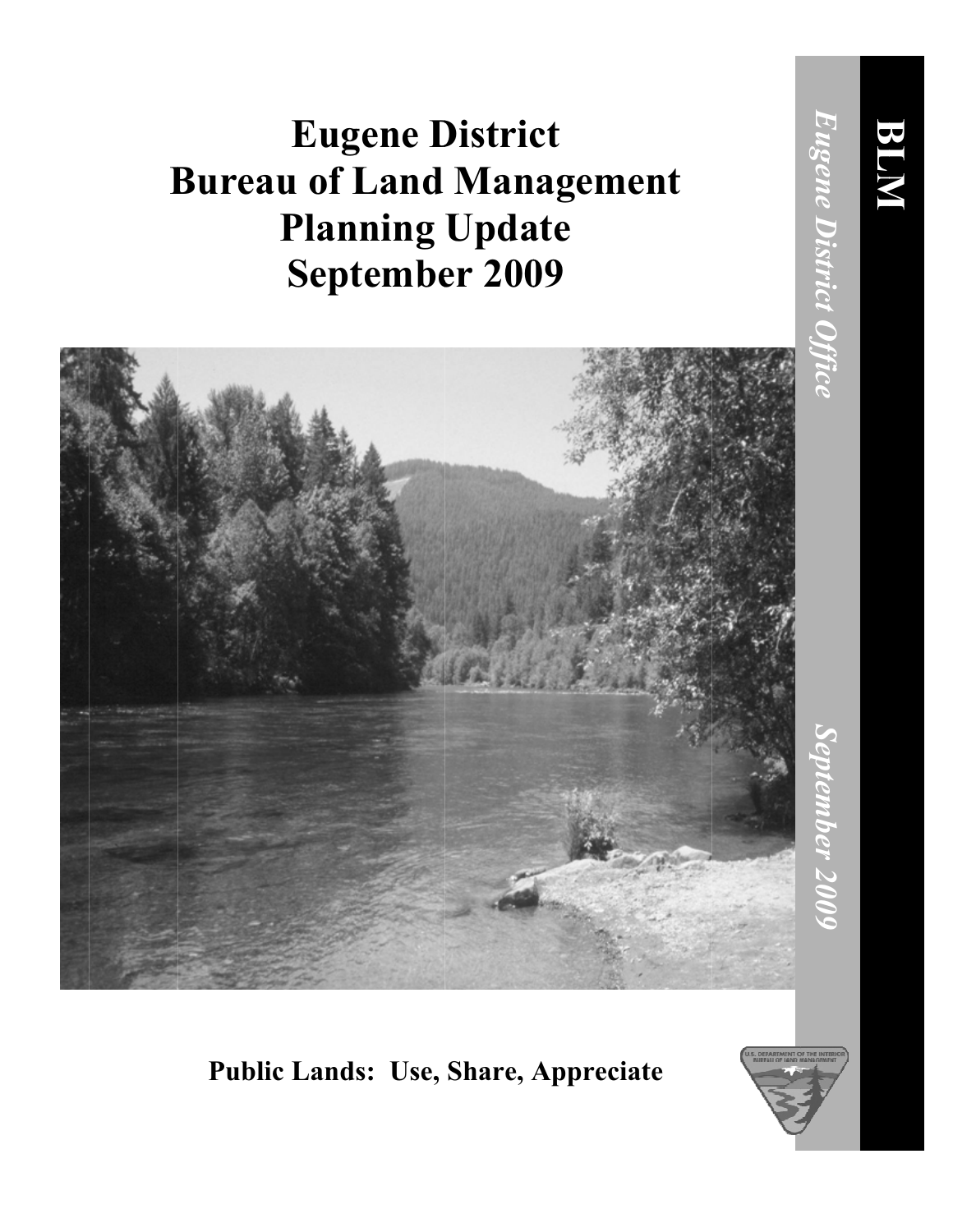## **A Note from the District Manager**

For the past few years, we have prepared a planning update three times a year: in February, June, and October. The June update was delayed this year due to uncertainty about our new Resource Management Plan. In July, the Secretary of Interior withdrew the Record of Decision for the Eugene District Resource Management Plan (which was based on analysis from the Western Oregon Plan Revision process). The projects listed in this planning update are being developed in conformance with our 1995 Resource Management Plan. Our next planning update is scheduled for January 2010.

This document is designed to serve as a scoping tool for upcoming projects on the Eugene District. If you would like to provide issues, concerns, or opportunities relative to one or more of the projects, I encourage you to contact the project lead. For some of the projects listed we have conducted or will be conducting additional scoping based on our knowledge of the project and potentially interested parties.

The district has received approximately \$3.5 million from the American Recovery and Reinvestment Act (ARRA). With this funding we plan to repair and upgrade several of our district facilities including the waterline at Shotgun Park, several culverts to improve fish passage in the Upper Siuslaw watershed, and culverts on the Row River Trail. For most of these projects we anticipate preparing a categorical exclusion. They will be listed in our next update in January. To find out more about these projects, go to http://www.blm.gov/or/arra/index.php#eugene or contact Emily Rice at 541-683-6776.

Thank you for your continued interest in public land management.

Ginnie Grilley Eugene District Manager

Bureau of Land Management Eugene District Office P.O. Bo 10226 Eugene, OR 97440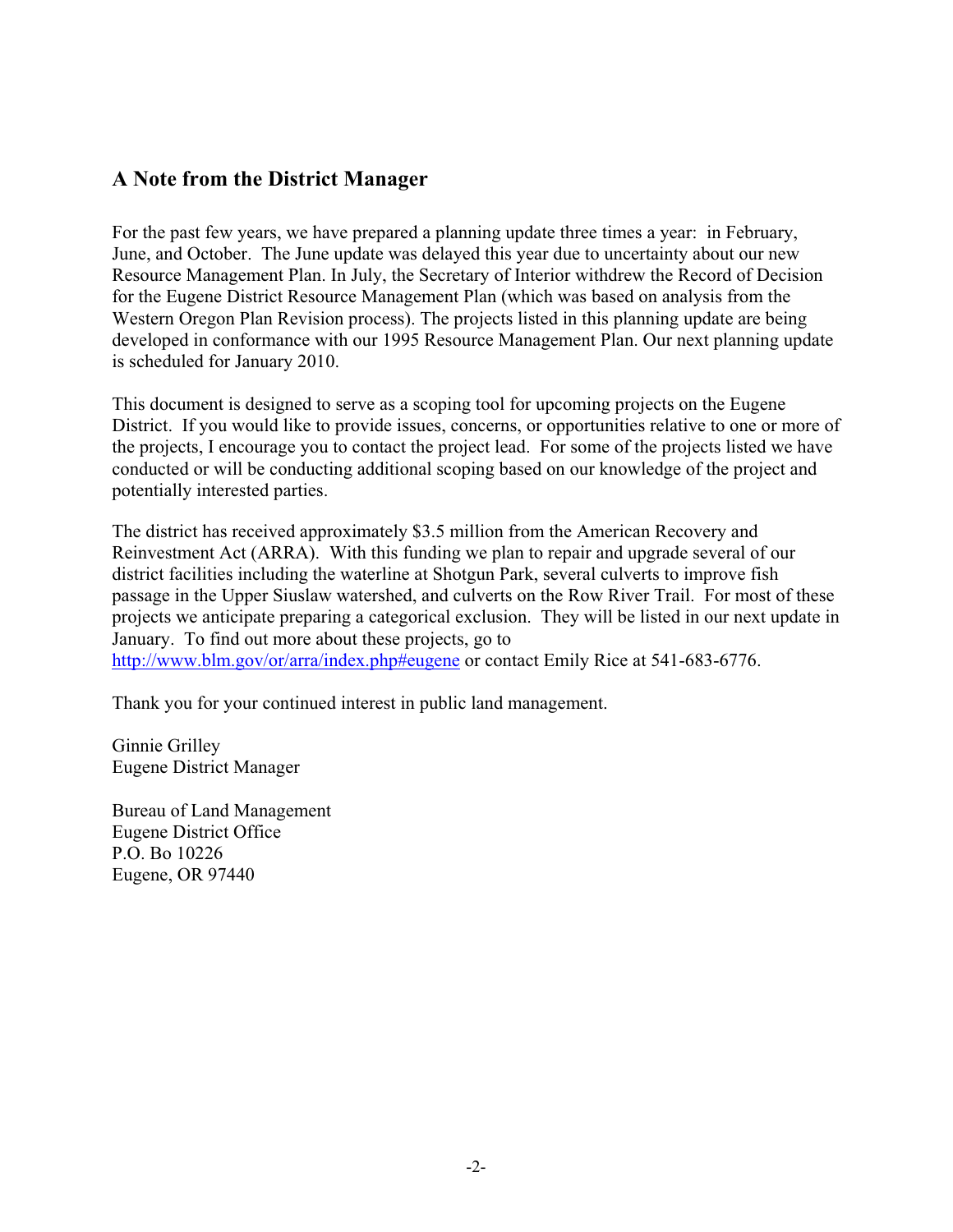## **Abbreviations and Definitions**

**Administratively Withdrawn Areas -** One of the six land use designations in the 2008 Resource Management Plan. These lands are withdrawn from the harvest land base for specific reasons including the following: recreation sites, areas not suitable for sustainable timber production, Areas of Critical Environmental Concern, areas dedicated to specific purposes such as roads and buildings.

**CX -** Categorical Exclusion - Actions which do not have significant effects on the environment and for which an Environmental Analysis (EA) or an Environmental Impact Statement (EIS) is not required.

**EA** - Environmental Assessment - This is a concise public document that briefly provides evidence and analysis of a proposed Federal action. It is used to determine whether further analysis needs to be done for an Environmental Impact Statement (EIS) or a Finding of No Significant Impact (FONSI).

**DNA**-Documentation of Land Use Plan Conformance and NEPA Adequacy - Used to document that a BLM action has been adequately analyzed in an existing NEPA document (EA or EIS) and that no further NEPA analysis is needed.

**IDT** - Interdisciplinary Team - A team is a group of resource specialists, whose participation is determined by the issues relating to the project proposal, and who conduct environmental analysis.

**LSR** - Late-Successional Reserves - One of the seven Federal land designations set forth in the Northwest Forest Plan. These reserves will maintain a functional, interactive, late-successional and old-growth forest ecosystem.

**Matrix Lands** - One of the seven Federal land designations set forth in the Northwest Forest Plan. Most timber harvest contributing to the Allowable Sale Quantity takes place in this area.

**NEPA** - National Environmental Policy Act - A federal law which sets the systematic interdisciplinary analysis to achieve integrated consideration of physical, biological, economic, and other sciences to provide for an informed decision. The process provides for public participation in the development, review and revision of certain activities on Federal Lands.

**NWFP** - Northwest Forest Plan - A common name for the Record of Decision for Amendments to Forest Service and Bureau of Land Management Planning Documents Within the Range of the Northern Spotted Owl (April 1994).

**O&C Lands** - Revested Oregon and California Railroad Lands.

**RR –** Riparian Reserves - One of the seven Federal land designations set forth in the Northwest Forest Plan. These reserves are managed for the aquatic conservation strategy objectives.

**RMP -**Resource Management Plan - A land use plan prepared by the BLM in accordance with the Federal Land Policy and Management Act.

**Scoping** - An early and open part of environmental analysis that allows interested public and other Federal, state and local agencies the opportunity to provide issues, concerns and opportunities relative to proposed project actions. Scoping is required by regulation for Environmental Impact Statements.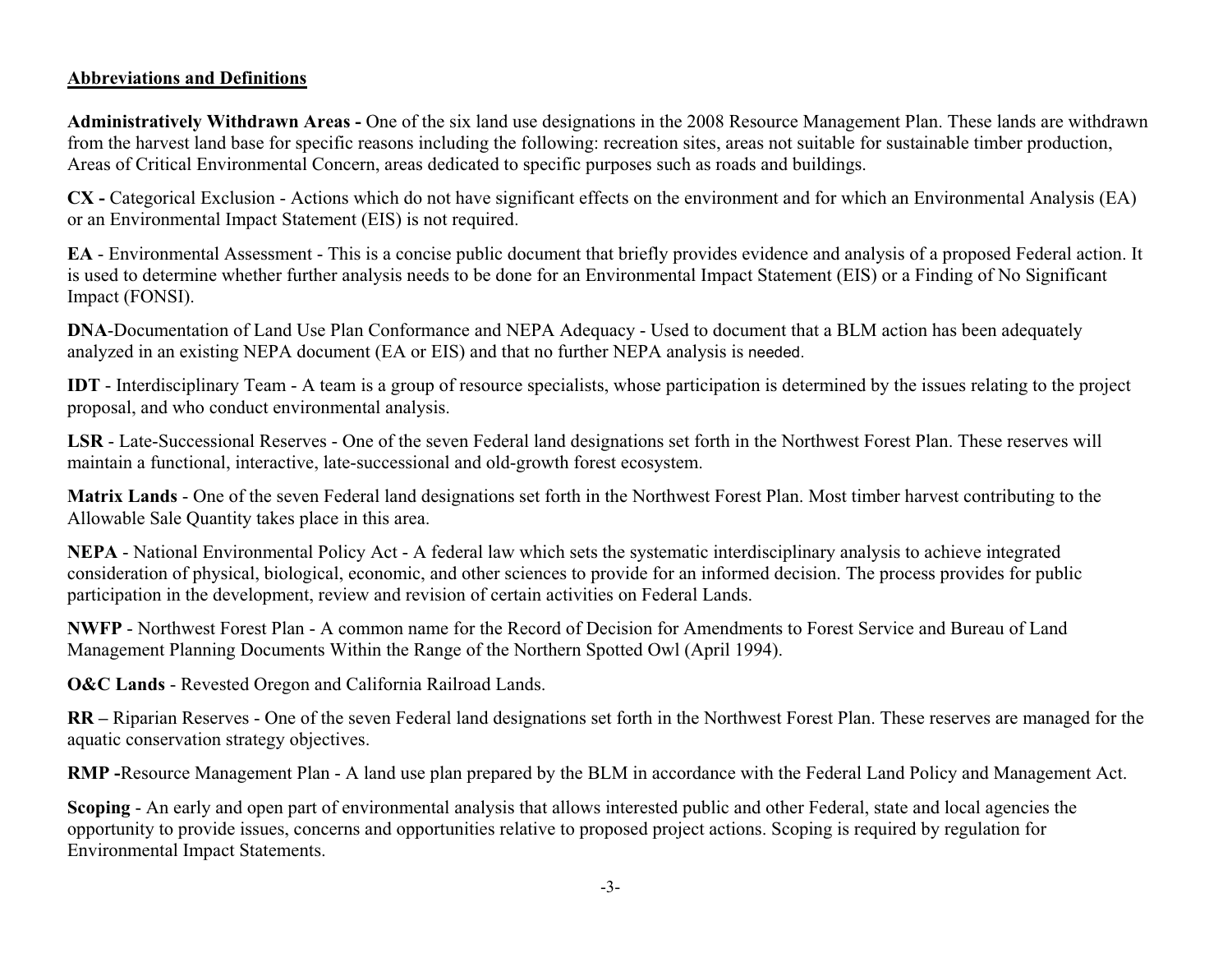| <b>District Wide Projects</b>                                                                                                                                                                                                                                                                                                                                                                                                                                                                                                                                                                                                                                                                                                                                                            |                                                                                                                                                                                   |                                                                                                                                                                                                                 |                                                                        |  |  |  |
|------------------------------------------------------------------------------------------------------------------------------------------------------------------------------------------------------------------------------------------------------------------------------------------------------------------------------------------------------------------------------------------------------------------------------------------------------------------------------------------------------------------------------------------------------------------------------------------------------------------------------------------------------------------------------------------------------------------------------------------------------------------------------------------|-----------------------------------------------------------------------------------------------------------------------------------------------------------------------------------|-----------------------------------------------------------------------------------------------------------------------------------------------------------------------------------------------------------------|------------------------------------------------------------------------|--|--|--|
| <b>Name/Description</b>                                                                                                                                                                                                                                                                                                                                                                                                                                                                                                                                                                                                                                                                                                                                                                  | Location                                                                                                                                                                          | <b>Planning Status</b>                                                                                                                                                                                          | <b>Contact</b>                                                         |  |  |  |
| Eugene District Aquatic and Riparian Restoration Project - This project<br>proposes to complete various aquatic and restoration activities on BLM-<br>administered lands and non-BLM-administered lands in watersheds throughout<br>the District, and to identify priority watersheds where restoration would be<br>emphasized. Activities may include large wood, boulder and gravel placement,<br>fish passage culvert and bridge replacements, reconnection of existing side<br>channels and alcoves, head-cut stabilization, streambank restoration, reduction<br>of recreation impacts, riparian vegetation treatments (except for hardwood<br>conversions), riparian area invasive plant treatment (except use of herbicides),<br>riparian exclusion fencing, and road treatments. | District-wide                                                                                                                                                                     | An environmental assessment<br>is currently being prepared.<br>Scoping letters were sent out<br>this summer. A decision is<br>expected by Spring of 2010.                                                       | Nikki Moore<br>(683-6189) or<br><b>Richard Hardt</b><br>$(683 - 6690)$ |  |  |  |
| <b>Upper Willamette Resource Area Projects</b>                                                                                                                                                                                                                                                                                                                                                                                                                                                                                                                                                                                                                                                                                                                                           |                                                                                                                                                                                   |                                                                                                                                                                                                                 |                                                                        |  |  |  |
| 2011 Thinning Project - This project proposes to commercially thin<br>approximately 1800 acres in the Calapooya, Mohawk River and Lower<br>McKenzie 5 <sup>th</sup> field watersheds. Land Use Allocations are Matrix and Riparian<br>Reserve. The project may also include riparian reserve thinning and road<br>management activities.                                                                                                                                                                                                                                                                                                                                                                                                                                                 | T.14S., R1W., Sec. 31;<br>T15S., R1W., Secs. 9, 17,<br>21,22,27,29; T15S.,R2W.,<br>Secs. 1,11,15;<br>T.16S., R1W., Sec. 31;<br>T.16S., R2W., Sec 21,29;<br>T.16S., R.3W., Sec. 13 | Work on an environmental<br>assessment is scheduled to<br>begin in Fall 2009. Additional<br>scoping is underway for the<br>portion of the project area that<br>is adjacent to the Horse Rock<br>Ridge ACEC/RNA. | Sara<br>Ashkannejhad<br>$(683 - 6935)$                                 |  |  |  |
| Fall Creek Project - This project proposes to regeneration harvest<br>approximately 400 acres in the Fall and Little Fall Creek Watersheds. Other<br>project activities may include riparian reserve thinning, aquatic restoration and<br>road management actions. The land use allocations Matrix and Riparian<br>Reserve.                                                                                                                                                                                                                                                                                                                                                                                                                                                              | T18S, R1E, Secs. 24, 25;<br>T19S, 1E, Sec. 13;<br>T19S, 1E, Secs. 2,11.                                                                                                           | Work began on the EA in spring<br>2009. This project has been put<br>on hold.                                                                                                                                   | <b>Richard Hardt</b><br>$(683 - 6690)$                                 |  |  |  |
| 2010 Thinning Project - This project proposes to thin approximately 1500<br>acres in the watersheds. Other activities may include aquatic restoration and<br>road management actions. The land use allocations are Matrix and Riparian<br>Reserve. Proposed project acres would include designated northern spotted<br>owl Critical Habitat. Treatments on these acres would be designed to accelerate<br>or enhance the Primary Constituent Elements of Critical Habitat                                                                                                                                                                                                                                                                                                                | T23S, R3W, Secs. 13, 15;<br>T22S. R4W, Sec. 13;<br>T22S. R3W, Sec. 9; T21S,<br>R2W, Sec. 27                                                                                       | The EA was available for public<br>review July 8 - August 4, 2009.<br>A decision is expected in Spring<br>2010.                                                                                                 | Christie<br>Hardenbrook<br>$(683 - 6110)$                              |  |  |  |
| Calapooya II/ Big Fir Spur - - This project proposes to initiate forest<br>management activities on approximately 470 acres. These activities may<br>include timber harvest, aquatic habitat restoration, and road management<br>activities. The land use allocations are Matrix and Riparian Reserve.                                                                                                                                                                                                                                                                                                                                                                                                                                                                                   | T14S, R2W, Secs. 34, 35<br>T14S, R1E, Sec. 35                                                                                                                                     | An environmental assessment<br>was completed and made<br>available for public review in<br>Fall 2008. A decision is<br>expected in October 2009.                                                                | Christie<br>Hardenbrook<br>$(683 - 6110)$                              |  |  |  |
| Warner Roost Salvage - The Warner Roost Timber Sale was recently logged.<br>Subsequently, a wind event caused some trees to blow down. This project<br>proposed to salvage some of the windthrown trees.                                                                                                                                                                                                                                                                                                                                                                                                                                                                                                                                                                                 | T15S, R2W, Secs. 21, 29                                                                                                                                                           | A Categorical Exclusion was<br>prepared in May 2009.                                                                                                                                                            | Christie<br>Hardenbrook<br>$(683 - 6110)$                              |  |  |  |
| Seeley Creek Thinning - This project proposes to thin approximately 800                                                                                                                                                                                                                                                                                                                                                                                                                                                                                                                                                                                                                                                                                                                  | T15S, R1W, Secs. 7, 19                                                                                                                                                            | An environmental assessment                                                                                                                                                                                     | Christie                                                               |  |  |  |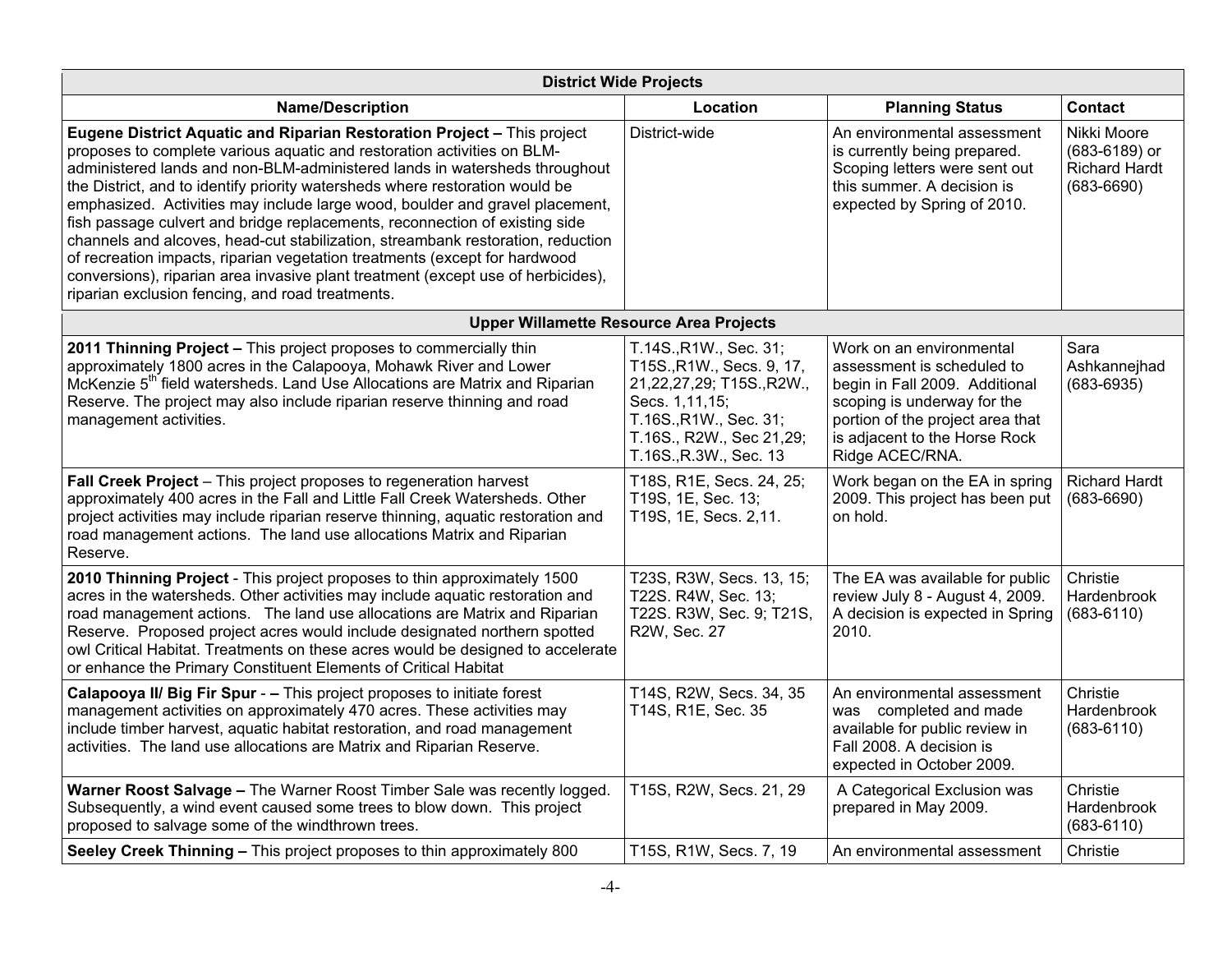| acres within the Mohawk watershed. This project is located adjacent to<br>designated trails within the Shotgun Off-Highway Vehicle Area. Activities may<br>include aquatic restoration and road management actions. The land use<br>allocations are Matrix and Riparian Reserve.                                                                                              | T15S, R2W, Secs. 13, 24                                         | was completed and made<br>available for public review in<br>Summer 2008. Two decisions<br>were made on this project in<br>2009, one in May, one in<br>August. | Hardenbrook<br>$(683 - 6110)$             |  |  |  |
|-------------------------------------------------------------------------------------------------------------------------------------------------------------------------------------------------------------------------------------------------------------------------------------------------------------------------------------------------------------------------------|-----------------------------------------------------------------|---------------------------------------------------------------------------------------------------------------------------------------------------------------|-------------------------------------------|--|--|--|
| McKenzie Tribs Project - This project proposes to initiate forest management<br>activities on approximately 1000 acres. These activities may include timber<br>harvest, aquatic habitat restoration, and road management activities<br>(improvement, construction, and decommissioning. The land use allocations<br>are Matrix, Riparian Reserve and Bald Eagle Habitat Area. | T16S, R1E, Secs. 25,33,<br>and 35                               | An environmental assessment<br>was available for public<br>comment in Fall 2007. Two<br>decisions were made in<br>February 2009.                              | Christie<br>Hardenbrook<br>$(683 - 6110)$ |  |  |  |
| <b>Siuslaw Resource Area Proposed Projects</b>                                                                                                                                                                                                                                                                                                                                |                                                                 |                                                                                                                                                               |                                           |  |  |  |
| West 18 <sup>th</sup> - Pursuant to the North Lake Creek Thinning Project EA, this project<br>would commercially thin approximately 490 acres in the North Lake Creek<br>planning area. The land use allocations are Matrix and Riparian Reserve.                                                                                                                             | T15S-R6W-Sec.7,17,18,<br>T15S-R7W-Sec.12,13, NE<br>of Hult Pond | A DNA is being prepared. The<br>timber sale is scheduled for<br>auction in October 2009,<br>pending findings in the DNA.                                      | Sharmila<br>Premdas<br>$(683 - 6794)$     |  |  |  |
| Liebo Canyon - Pursuant to the North Lake Creek Thinning Project EA, this<br>project would commercially thin approximately 85 acres in the North Lake Creek<br>planning area. The land use allocations are Matrix and Riparian Reserve.                                                                                                                                       | T15S-R6W-Sec19<br>NE of Hult Pond                               | A DNA is being prepared. The<br>timber sale is scheduled for<br>auction in February 2010,<br>pending findings in the DNA.                                     | Sharmila<br>Premdas<br>$(683 - 6794)$     |  |  |  |
| Trip West - Pursuant to the North Lake Creek Thinning Project EA, this project<br>would commercially thin approximately 415 acres in the North Lake Creek<br>planning area. The land use allocations are Matrix and Riparian Reserve.                                                                                                                                         | T15S-R6W-Sec17<br>NE of Hult Pond                               | A DNA is being prepared. The<br>timber sale is scheduled for<br>auction in February 2010,<br>pending findings in the DNA.                                     | Sharmila<br>Premdas<br>$(683 - 6794)$     |  |  |  |
| Ten High Density Management Study -- BLM is planning to re-thin this 325<br>acre research site as part of a continuing effort to evaluate silvicultural methods<br>intended to promote development of late-successional forest structure. The<br>land use allocations are Matrix and Riparian Reserve.                                                                        | T15S-R7W-Sec10&15                                               | An environmental assessment<br>is currently being prepared and<br>will be available for public<br>comment this fall.                                          | Sharmila<br>Premdas<br>$(683 - 6794)$     |  |  |  |
| River Camp Restoration Project - Pursuant to the Upper Siuslaw Late<br>Successional Reserve (LSR 267) Restoration Plan and EIS, this project would<br>treat forest stands to accelerate the development of late-successional forest<br>structure. Thinning is being considered on approximately 288 acres.                                                                    | T19S-R7W-Sec.13,23,<br>25;<br>T19S-R6W-Sec.5,19.                | A DNA was signed in July<br>2009. The timber sale was sold<br>in August 2009.                                                                                 | Sharmila<br>Premdas<br>$(683 - 6794)$     |  |  |  |
| Russell Creek - Pursuant to the Upper Siuslaw Late Successional Reserve                                                                                                                                                                                                                                                                                                       | T19S-R5W-Sec.33                                                 | A DNA is being prepared; the                                                                                                                                  | Sharmila                                  |  |  |  |